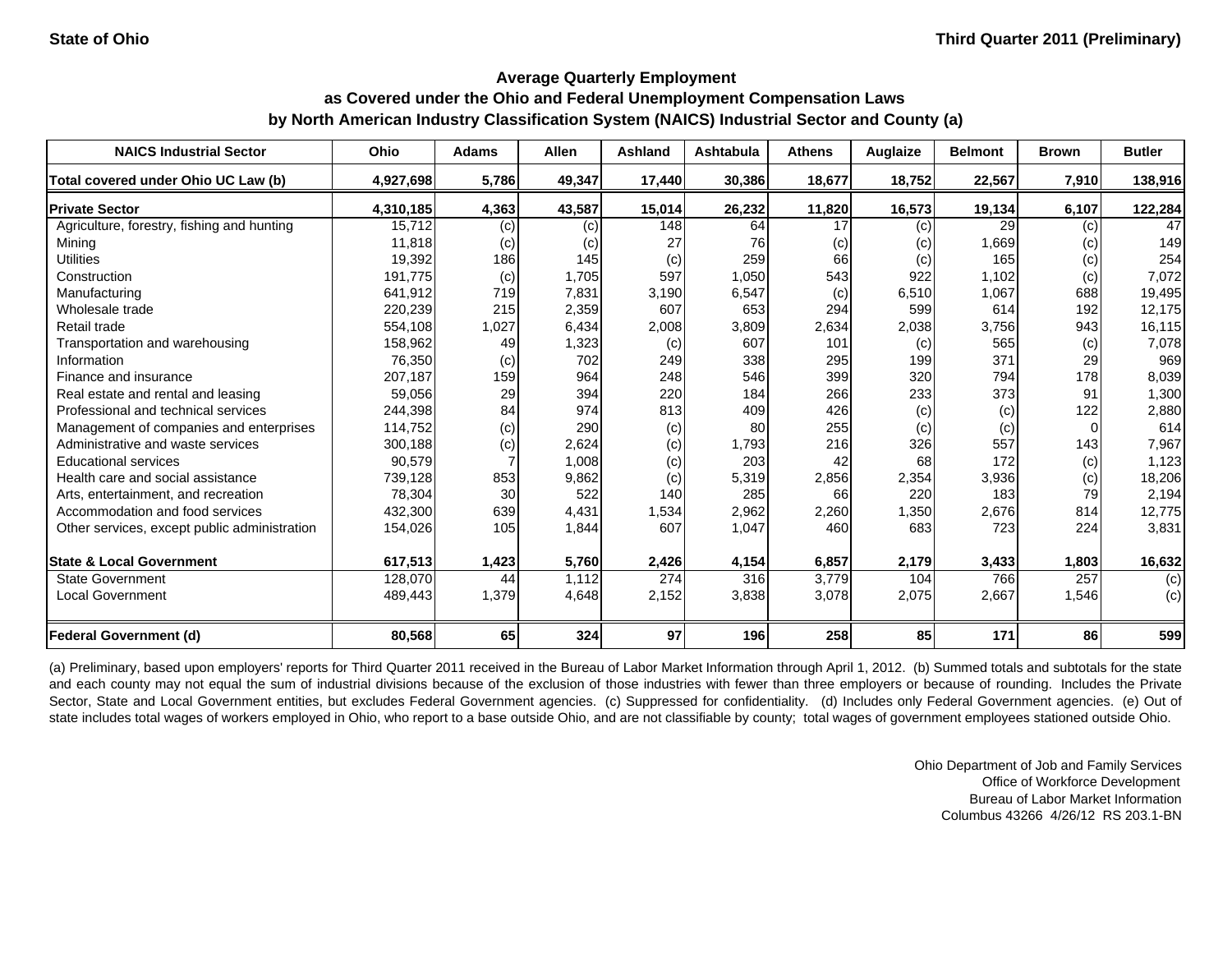| <b>NAICS Industrial Sector</b>               | Carroll  | Champaign | <b>Clark</b> | <b>Clermont</b> | <b>Clinton</b> | Columbiana | Coshocton | Crawford | Cuyahoga | <b>Darke</b> |
|----------------------------------------------|----------|-----------|--------------|-----------------|----------------|------------|-----------|----------|----------|--------------|
| Total covered under Ohio UC Law (b)          | 5,661    | 9,215     | 47,731       | 52,418          | 15,478         | 29,253     | 10,518    | 13,286   | 677,523  | 17,139       |
| <b>Private Sector</b>                        | 4,708    | 7,420     | 41,495       | 45,569          | 13,369         | 25,139     | 8,987     | 11,509   | 601,685  | 15,153       |
| Agriculture, forestry, fishing and hunting   | (c)      | (c)       | 410          | 34              | 39             | 178        | 76        | (c)      | 217      | (c)          |
| Mining                                       | (c)      | (c)       | 45           |                 |                | 206        | 154       | (c)      | 290      | (c)          |
| <b>Utilities</b>                             | 42       | (c)       | (c)          | 515             | (c)            | 141        | 394       | 28       | 1,383    | 46           |
| Construction                                 | 195      | 224       | 1,241        | 2,461           | 223            | 1,037      | 196       | 405      | 20,992   | 951          |
| Manufacturing                                | 1,199    | 2,411     | 6,444        | 5,207           | 3,115          | 5,360      | 2,558     | 3,610    | 69,099   | 3,799        |
| Wholesale trade                              | 120      | 362       | (c)          | 2,126           | (c)            | 1,006      | 158       | 550      | 33,055   | 721          |
| Retail trade                                 | 868      | 1,054     | 5,571        | 8,890           | 1,559          | 4,049      | 1,193     | 1,288    | 61,256   | 1,937        |
| Transportation and warehousing               | 193      | (c)       | 2,676        | 2,036           | 2,286          | 947        | 288       | 177      | 19,131   | 977          |
| Information                                  | 35       | 88        | 267          | 1,160           | 312            | 137        | 66        | 42       | 12,913   | 111          |
| Finance and insurance                        | 76       | 203       | 2,579        | 2,790           | 483            | 575        | 234       | 578      | 39,248   | 556          |
| Real estate and rental and leasing           | 53       | 84        | 473          | 895             | 178            | 290        | 65        | 88       | 12,439   | 108          |
| Professional and technical services          | 82       | 205       | 903          | 2,055           | 158            | 445        | (c)       | 348      | 42,385   | (c)          |
| Management of companies and enterprises      | $\Omega$ | (c)       | 859          | 330             | 159            | 148        | (c)       | (c)      | 19,182   | (c)          |
| Administrative and waste services            | 109      | (c)       | 2,278        | 2,629           | 435            | ,296       | 475       | (c)      | 44,338   | 475          |
| <b>Educational services</b>                  | (c)      | (c)       | 722          | 470             | (c)            | 361        | 34        | (c)      | 19,706   | 47           |
| Health care and social assistance            | (c)      | (c)       | 8.088        | 5,369           | (c)            | 5,140      | 1,748     | (c)      | 122,473  | 2,439        |
| Arts, entertainment, and recreation          | 141      | 135       | 429          | 887             | 86             | 372        | 161       | 73       | 10,466   | 297          |
| Accommodation and food services              | 547      | 782       | 4,620        | 6,068           | 1,207          | 2,420      | 722       | 1,197    | 52,329   | 1,043        |
| Other services, except public administration | 248      | 311       | 1,898        | 1,641           | 302            | 1,033      | 262       | 437      | 20,521   | 558          |
| <b>State &amp; Local Government</b>          | 953      | 1,795     | 6,236        | 6,849           | 2,109          | 4,114      | 1,531     | 1,777    | 75,838   | 1,986        |
| <b>State Government</b>                      | 32       | 49        | 177          | 627             | 177            | 335        | 44        | 141      | 4,262    | 39           |
| Local Government                             | 921      | 1,746     | 6,059        | 6,222           | 1,932          | 3,779      | 1,487     | 1,636    | 71,576   | 1,947        |
| <b>Federal Government (d)</b>                | 48       | 73        | 568          | 295             | 134            | 581        | 85        | 85       | 16,647   | 104          |

(a) Preliminary, based upon employers' reports for Third Quarter 2011 received in the Bureau of Labor Market Information through April 1, 2012. (b) Summed totals and subtotals for the state and each county may not equal the sum of industrial divisions because of the exclusion of those industries with fewer than three employers or because of rounding. Includes the Private Sector, State and Local Government entities, but excludes Federal Government agencies. (c) Suppressed for confidentiality. (d) Includes only Federal Government agencies. (e) Out of state includes total wages of workers employed in Ohio, who report to a base outside Ohio, and are not classifiable by county; total wages of government employees stationed outside Ohio.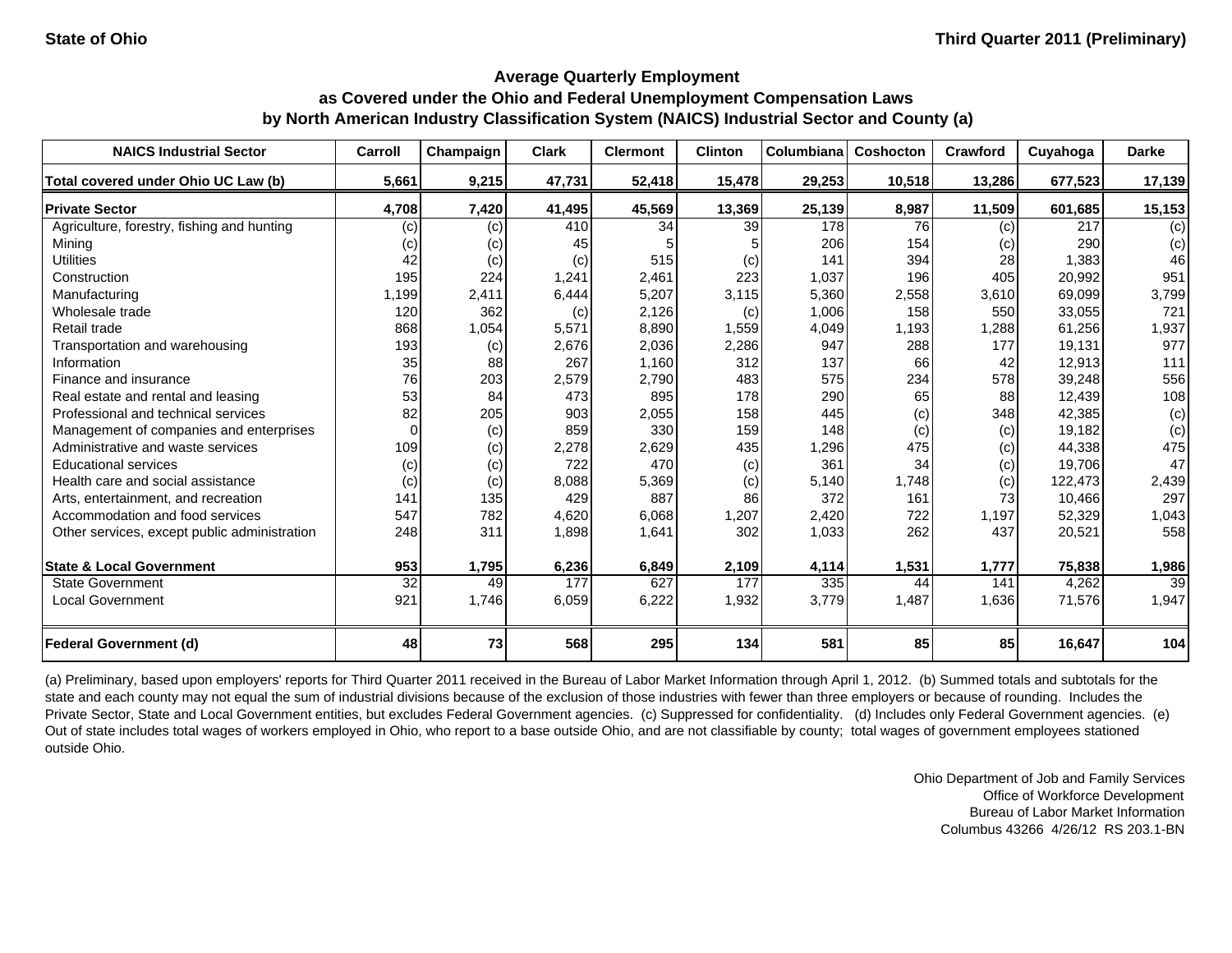| <b>NAICS Industrial Sector</b>               | <b>Defiance</b> | <b>Delaware</b> | Erie   | <b>Fairfield</b> | <b>Fayette</b> | <b>Franklin</b> | <b>Fulton</b> | Gallia | Geauga | Greene |
|----------------------------------------------|-----------------|-----------------|--------|------------------|----------------|-----------------|---------------|--------|--------|--------|
| Total covered under Ohio UC Law (b)          | 14,971          | 76,974          | 39,082 | 39,160           | 10,666         | 648,547         | 16,898        | 10,737 | 32,345 | 53,685 |
| <b>Private Sector</b>                        | 13,112          | 69,712          | 34,381 | 33,131           | 9,052          | 549,928         | 14,453        | 8,941  | 28,480 | 45,035 |
| Agriculture, forestry, fishing and hunting   | 43              | (c)             | (c)    | 42               | 76             | 327             | (c)           | (c)    | (c)    | (c)    |
| Mining                                       | (c)             | (c)             | (c)    | 41               |                | 49              | (c)           | (c)    | (c)    | (c)    |
| <b>Utilities</b>                             | 12              | 137             | (c)    | 158              | (c)            | 2,274           | (c)           | 808    | (c)    | (c)    |
| Construction                                 | 403             | 2,503           | 1,143  | 1,740            | 223            | 20,460          | 651           | 304    | 1,963  | 1,575  |
| Manufacturing                                | 3,520           | 5,530           | 5,788  | 4,289            | 1,552          | 34,471          | 5,626         | 535    | 6,781  | 3,172  |
| Wholesale trade                              | 393             | 2,461           | 995    | 808              | (c)            | 26,647          | 767           | 148    | 1,634  | 1,022  |
| Retail trade                                 | 2,334           | 10,660          | 4,705  | 6,161            | 2,454          | 66,481          | 1,511         | 1,404  | 4,108  | 9,433  |
| Transportation and warehousing               | 491             | 2,662           | (c)    | 655              | 1,060          | 32,878          | (c)           | 285    | (c)    | (c)    |
| Information                                  | 228             | 1,044           | 359    | 296              | 48             | 14,256          | 103           | 86     | 172    | 935    |
| Finance and insurance                        | 604             | 5,080           | 637    | 785              | 392            | 44,462          | 315           | 351    | 694    | 1,221  |
| Real estate and rental and leasing           | 80              | 622             | 341    | 408              | 56             | 10,350          | 84            | 54     | 200    | 485    |
| Professional and technical services          | 173             | 13,886          | 479    | 950              | (c)            | 42,932          | 215           | (c)    | 980    | 7,449  |
| Management of companies and enterprises      | 94              | 522             | 115    | 202              | (c)            | 18,675          | 62            | (c)    | 118    | 253    |
| Administrative and waste services            | 417             | 3,144           | 1,100  | 3,271            | 243            | 48,653          | 450           | 309    | 1,870  | 2,374  |
| <b>Educational services</b>                  | (c)             | 964             | 284    | 311              | (c)            | 13,325          | (c)           | (c)    | 565    | 1,549  |
| Health care and social assistance            | (c)             | 5,693           | 5,081  | 6,440            | (c)            | 88,052          | (c)           | (c)    | 3,971  | 5,283  |
| Arts, entertainment, and recreation          | 101             | 3,470           | 4,695  | 382              | 130            | 8,583           | 460           | 38     | 711    | 757    |
| Accommodation and food services              | 1,344           | 9,035           | 6,438  | 4,749            | 1,065          | 56,434          | 1,264         | 894    | 2,444  | 7,057  |
| Other services, except public administration | 546             | 1,986           | 890    | 1,443            | 205            | 20,164          | 319           | 320    | 1,351  | 1,338  |
| <b>State &amp; Local Government</b>          | 1,859           | 7,262           | 4,701  | 6,029            | 1,614          | 98,619          | 2,445         | 1,796  | 3,865  | 8,650  |
| <b>State Government</b>                      | 74              | 772             | 1.081  | 832              | 42             | 49,916          | 131           | 465    | 229    | (c)    |
| <b>Local Government</b>                      | 1,785           | 6,490           | 3,620  | 5,197            | 1,572          | 48,703          | 2,314         | 1,331  | 3,636  | (c)    |
| <b>Federal Government (d)</b>                | 93              | 240             | 300    | 244              | 51             | 13,430          | 94            | 84     | 147    | 14,645 |

(a) Preliminary, based upon employers' reports for Third Quarter 2011 received in the Bureau of Labor Market Information through April 1, 2012. (b) Summed totals and subtotals for the state and each county may not equal the sum of industrial divisions because of the exclusion of those industries with fewer than three employers or because of rounding. Includes the Private Sector, State and Local Government entities, but excludes Federal Government agencies. (c) Suppressed for confidentiality. (d) Includes only Federal Government agencies. (e) Out of state includes total wages of workers employed in Ohio, who report to a base outside Ohio, and are not classifiable by county; total wages of government employees stationed outside Ohio.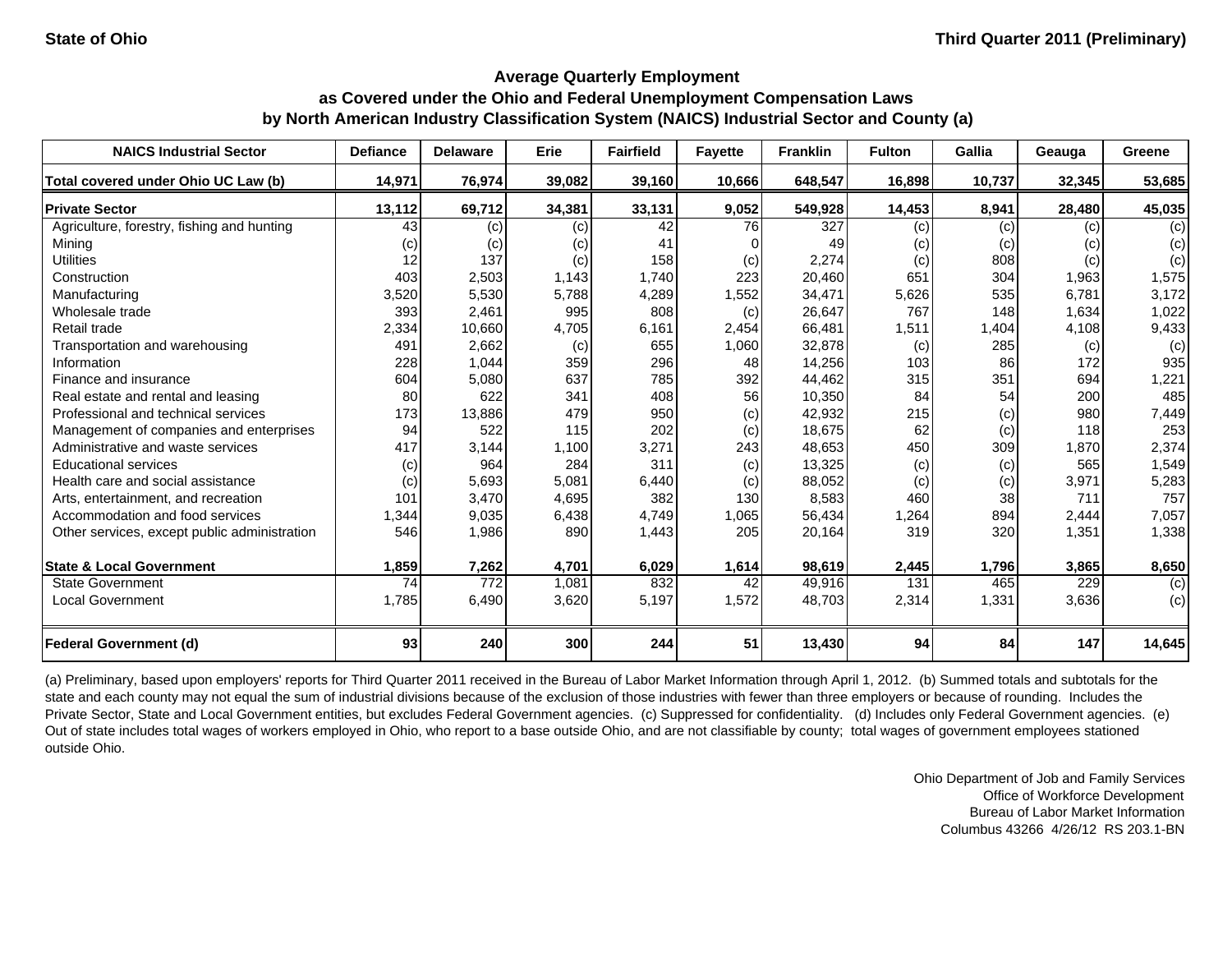| <b>NAICS Industrial Sector</b>               | <b>Guernsey</b> | <b>Hamilton</b> | <b>Hancock</b> | <b>Hardin</b> | <b>Harrison</b> | Henry    | Highland | <b>Hocking</b> | <b>Holmes</b> | <b>Huron</b> |
|----------------------------------------------|-----------------|-----------------|----------------|---------------|-----------------|----------|----------|----------------|---------------|--------------|
| Total covered under Ohio UC Law (b)          | 13,801          | 477,997         | 41,040         | 7,664         | 3,260           | 11,349   | 9,862    | 6,720          | 17,375        | 21,035       |
| <b>Private Sector</b>                        | 11,560          | 438,502         | 37,955         | 6,243         | 2,565           | 9,346    | 7,463    | 4,959          | 15,828        | 18,624       |
| Agriculture, forestry, fishing and hunting   | (c)             | 155             | 48             | 152           | 17              | (c)      | 29       | 25             | 175           | 1,125        |
| Mining                                       | (c)             | 97              | (c)            | $\Omega$      | 357             | (c)      | 40       | 187            | 104           | $\Omega$     |
| <b>Utilities</b>                             | 42              | 1,292           | 83             | 48            | (c)             | (c)      | 70       | 14             | (c)           | (c)          |
| Construction                                 | 565             | 19,233          | (c)            | 134           | 89              | 598      | 323      | 289            | 1,759         | 1,549        |
| Manufacturing                                | 2,698           | 47,291          | 10,033         | 1,753         | 503             | 3,196    | 1,603    | 904            | 6,051         | 5,651        |
| Wholesale trade                              | 249             | 23,218          | 1,298          | 254           | 136             | (c)      | 206      | 59             | 793           | (c)          |
| Retail trade                                 | 1,838           | 44,470          | 4,858          | 916           | 290             | 1,328    | 1,458    | 814            | 1,827         | 2,045        |
| Transportation and warehousing               | 275             | 10,725          | 1,996          | 182           | (c)             | 670      | 127      | 48             | (c)           | 958          |
| Information                                  | 102             | 7,897           | 412            | 58            | (c)             | 125      | 255      | 50             | 76            | 271          |
| Finance and insurance                        | 245             | 24,626          | 565            | 211           | (c)             | 291      | 371      | 177            | 374           | 425          |
| Real estate and rental and leasing           | 101             | 6,319           | 412            | 52            | (c)             | 70       | 80       | 97             | 40            | 111          |
| Professional and technical services          | (c)             | 36,400          | 1,376          | 103           | 37              | 95       | (c)      | 83             | (c)           | 329          |
| Management of companies and enterprises      | (c)             | 31,481          | 605            | (c)           | (c)             | $\Omega$ |          |                | (c)           | 55           |
| Administrative and waste services            | 447             | 32,031          | 2,394          | 69            | (c)             | 106      | 296      | 208            | 1,135         | 277          |
| <b>Educational services</b>                  | 47              | 10,524          | 1,002          | (c)           | (c)             | 55       | 30       | (c)            | (c)           | 253          |
| Health care and social assistance            | 2,430           | 79,314          | 4,718          | (c)           | (c)             | 1,352    | 1,282    | (c)            | (c)           | 2,417        |
| Arts, entertainment, and recreation          | 80              | 9,330           | 344            | 86            | 36              | 22       | 44       | 59             | 116           | 213          |
| Accommodation and food services              | 1,551           | 38,566          | 3,752          | 775           | 218             | 535      | 827      | 997            | 1,294         | 1,644        |
| Other services, except public administration | 321             | 15,531          | 1,321          | 202           | (c)             | 395      | 261      | 286            | 247           | 650          |
| <b>State &amp; Local Government</b>          | 2,241           | 39,495          | 3,085          | 1,421         | 695             | 2,003    | 2,399    | 1,761          | 1,547         | 2,411        |
| <b>State Government</b>                      | 555             | 7,613           | 188            | 37            | 49              | 47       | 114      | 354            | 37            | 70           |
| <b>Local Government</b>                      | 1,686           | 31,882          | 2,897          | 1,384         | 646             | 1,956    | 2,285    | 1,407          | 1,510         | 2,341        |
| <b>Federal Government (d)</b>                | 123             | 9,163           | 158            | 73            | 58              | 77       | 108      | 45             | 67            | 139          |

(a) Preliminary, based upon employers' reports for Third Quarter 2011 received in the Bureau of Labor Market Information through April 1, 2012. (b) Summed totals and subtotals for the state and each county may not equal the sum of industrial divisions because of the exclusion of those industries with fewer than three employers or because of rounding. Includes the Private Sector, State and Local Government entities, but excludes Federal Government agencies. (c) Suppressed for confidentiality. (d) Includes only Federal Government agencies. (e) Out of state includes total wages of workers employed in Ohio, who report to a base outside Ohio, and are not classifiable by county; total wages of government employees stationed outside Ohio.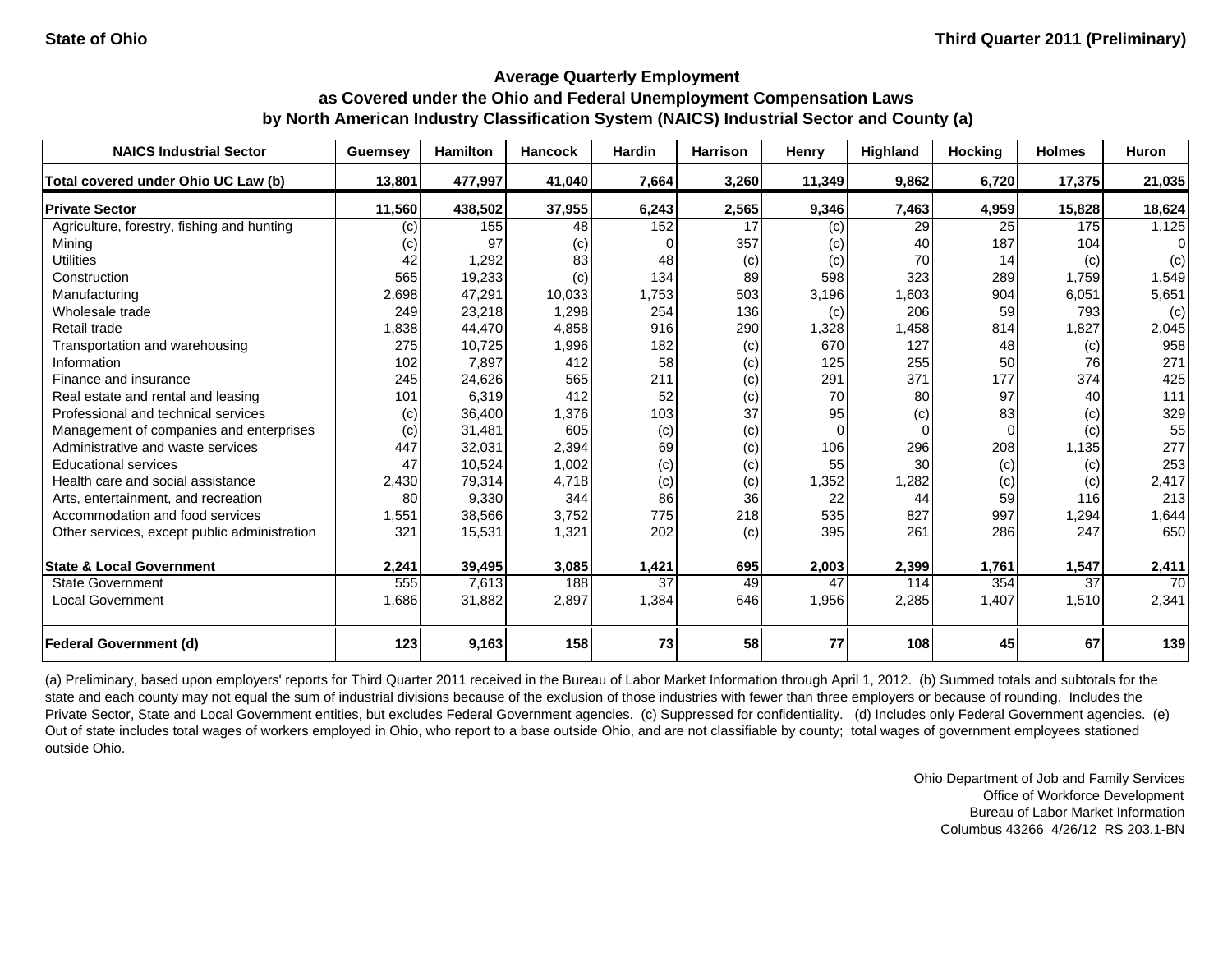| <b>NAICS Industrial Sector</b>               | <b>Jackson</b> | Jefferson         | Knox   | Lake   | Lawrence | Licking | Logan  | Lorain          | Lucas   | <b>Madison</b> |
|----------------------------------------------|----------------|-------------------|--------|--------|----------|---------|--------|-----------------|---------|----------------|
| Total covered under Ohio UC Law (b)          | 10,353         | 22,012            | 18,754 | 94,617 | 12,151   | 51,868  | 17,604 | 92,742          | 197,323 | 13,516         |
| <b>Private Sector</b>                        | 8,924          | 18,746            | 16,217 | 83,588 | 9,516    | 44,735  | 15,489 | 78,933          | 175,120 | 10,486         |
| Agriculture, forestry, fishing and hunting   | 61             | (c)               | 78     | 993    | (c)      | 358     | 108    | 991             | 306     | 140            |
| Mining                                       | 202            | $\left( c\right)$ | 89     | 275    | (c)      | 128     | 31     | 10 <sup>1</sup> | 137     | $\Omega$       |
| <b>Utilities</b>                             | (c)            | 935               | 50     | 1,308  | 94       | 197     | 32     | 354             | 506     | (c)            |
| Construction                                 | 338            | 1,227             | 753    | 4,175  | 824      | 2,483   | 537    | 4,033           | 8,514   | 395            |
| Manufacturing                                | 3,231          | 1,592             | 4,400  | 19,714 | (c)      | 6,028   | 4,955  | 15,778          | 19,378  | 2,527          |
| Wholesale trade                              | 147            | 623               | 409    | 3,720  | 216      | 1,633   | 396    | 2,925           | 6,452   | (c)            |
| Retail trade                                 | 1,370          | 3,006             | 2,151  | 12,488 | 1,985    | 8,483   | 1,723  | 12,757          | 24,023  | 1,752          |
| Transportation and warehousing               | (c)            | 1,154             | 235    | 1,052  | 581      | 1,524   | 1,372  | 1,668           | 7,144   | 1,331          |
| Information                                  | 79             | 593               | 247    | 869    | 69       | 409     | 102    | 801             | 2,613   | 51             |
| Finance and insurance                        | 272            | 390               | 379    | 1,987  | 295      | 2,506   | 293    | 1,963           | 5,566   | 151            |
| Real estate and rental and leasing           | 56             | 264               | 122    | 856    | 96       | 449     | 166    | 849             | 2,132   | 92             |
| Professional and technical services          | 92             | 318               | 280    | 2,893  | 164      | 1,833   | 603    | 2,129           | 8,977   | (c)            |
| Management of companies and enterprises      | 45             | 29                | 115    | 1,084  | 73       | 1,078   | 85     | 1,652           | 4,114   | (c)            |
| Administrative and waste services            | 418            | 859               | 419    | 5,275  | 379      | 2,582   | 1,207  | 5,578           | 13,612  | 459            |
| <b>Educational services</b>                  | 35             | (c)               | 1,161  | 1,695  | 64       | 1,148   | 37     | 2,437           | 3.760   | (c)            |
| Health care and social assistance            | 1,279          | (c)               | 3,091  | 11,521 | 2,507    | 6,572   | 1,917  | 12,533          | 38,341  | (c)            |
| Arts, entertainment, and recreation          | 28             | 353               | 173    | 1,327  | 33       | 779     | 115    | 1,409           | 3,504   | 38             |
| Accommodation and food services              | 858            | 1,641             | 1,533  | 9,227  | 1,109    | 5,082   | 1,246  | 8,108           | 19,283  | 957            |
| Other services, except public administration | 273            | 690               | 533    | 3,129  | 369      | 1,461   | 563    | 2,956           | 6,760   | 179            |
| <b>State &amp; Local Government</b>          | 1,429          | 3,266             | 2,537  | 11,029 | 2,635    | 7,133   | 2,115  | 13,809          | 22,203  | 3,030          |
| <b>State Government</b>                      | 158            | 71                | (c)    | 96     | 294      | 809     | 95     | 1,117           | 7,027   | 1,282          |
| <b>Local Government</b>                      | 1,271          | 3,195             | (c)    | 10,933 | 2,341    | 6,324   | 2,020  | 12,692          | 15,176  | 1,748          |
| <b>Federal Government (d)</b>                | 71             | 195               | 106    | 458    | 132      | 470     | 138    | 1,136           | 1,986   | 72             |

(a) Preliminary, based upon employers' reports for Third Quarter 2011 received in the Bureau of Labor Market Information through April 1, 2012. (b) Summed totals and subtotals for the state and each county may not equal the sum of industrial divisions because of the exclusion of those industries with fewer than three employers or because of rounding. Includes the Private Sector, State and Local Government entities, but excludes Federal Government agencies. (c) Suppressed for confidentiality. (d) Includes only Federal Government agencies. (e) Out of state includes total wages of workers employed in Ohio, who report to a base outside Ohio, and are not classifiable by county; total wages of government employees stationed outside Ohio.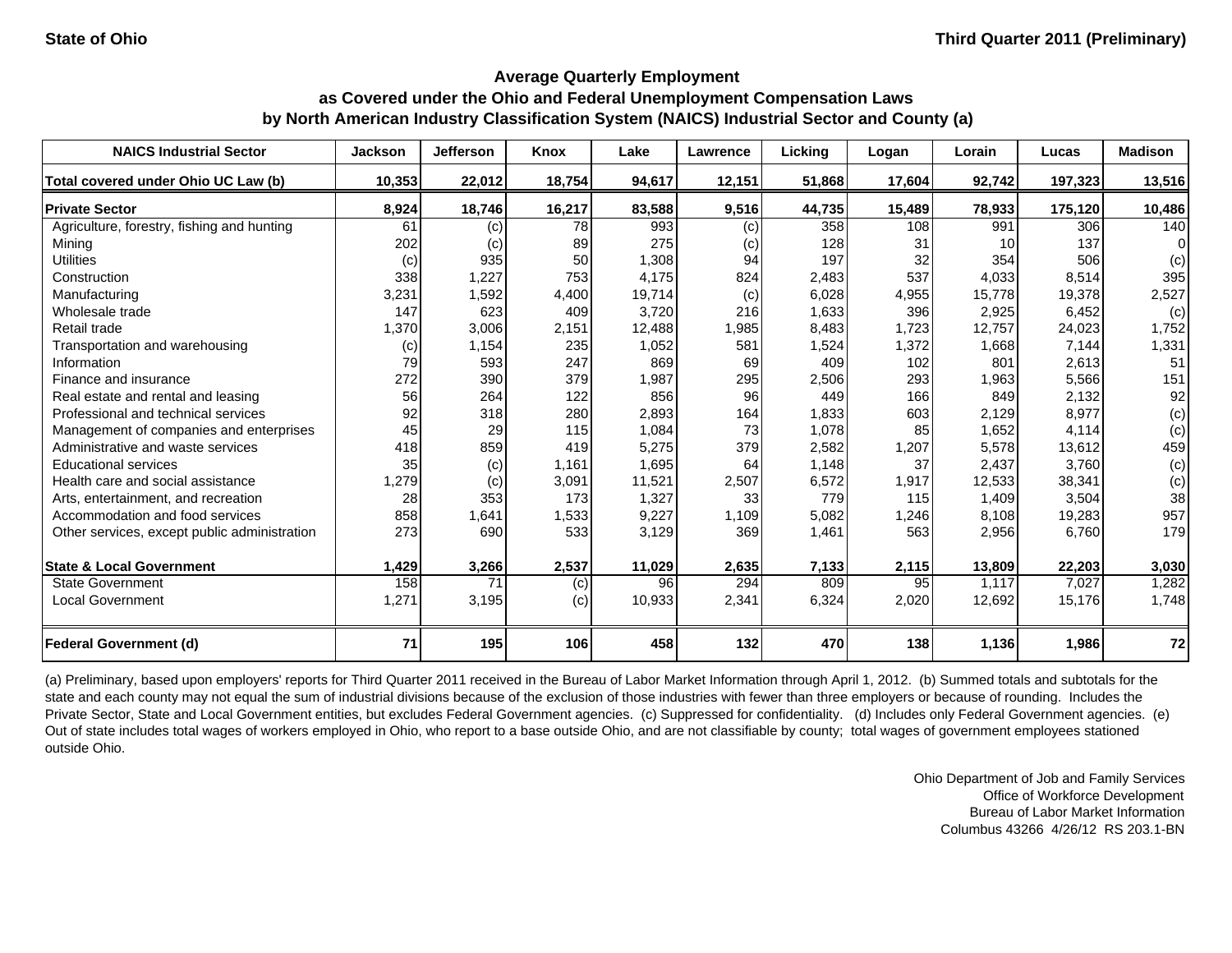| <b>NAICS Industrial Sector</b>               | Mahoning | <b>Marion</b> | <b>Medina</b> | <b>Meigs</b> | <b>Mercer</b> | <b>Miami</b> | <b>Monroe</b> | Montgomery | Morgan          | <b>Morrow</b> |
|----------------------------------------------|----------|---------------|---------------|--------------|---------------|--------------|---------------|------------|-----------------|---------------|
| Total covered under Ohio UC Law (b)          | 95,464   | 23,996        | 57,713        | 3,532        | 17,770        | 38,123       | 3,645         | 237,175    | 2,494           | 4,697         |
| <b>Private Sector</b>                        | 84,134   | 20,076        | 51,343        | 2,515        | 15,307        | 33,715       | 2,886         | 210,940    | 1,880           | 3,220         |
| Agriculture, forestry, fishing and hunting   | 199      | (c)           | 149           | 70           | (c)           | (c)          | (c)           | 224        | 18 <sup>1</sup> | (c)           |
| Mining                                       | 230      | (C)           | 27            | 255          | (c)           | (c)          | 94            | 30         | 18              | (c)           |
| <b>Utilities</b>                             | 364      | 105           | (c)           | (c)          | (c)           | (c)          | 28            | 971        | (c)             | (c)           |
| Construction                                 | 4,433    | 609           | 3,317         | 246          | 893           | 1,561        | 180           | 8,172      | 45              | 201           |
| Manufacturing                                | 8,774    | 5,934         | 8,812         | 129          | 5,290         | 9,464        | (c)           | 25,248     | 546             | 715           |
| Wholesale trade                              | 4,617    | 680           | 2,629         | 43           | (c)           | 1,877        | 77            | 8,536      | 106             | 121           |
| Retail trade                                 | 12,628   | 2,799         | 8,593         | 569          | 2,012         | 4,513        | 358           | 23,535     | 272             | 588           |
| Transportation and warehousing               | 3.420    | 617           | (c)           | (c)          | 959           | (c)          | 199           | 7,012      | (c)             | (c)           |
| Information                                  | 1.176    | 599           | 300           | (c)          | 187           | 213          | 24            | 8,226      | 26              | 50            |
| Finance and insurance                        | 2,701    | 439           | 1,053         | 126          | 604           | 740          | (c)           | 9,375      | (c)             | 78            |
| Real estate and rental and leasing           | 944      | 246           | 649           | 13           | 98            | 320          | (c)           | 3,051      | (c)             | 24            |
| Professional and technical services          | 2,824    | 274           | 2,161         | (c)          | (c)           | (c)          | 40            | 11,543     | (c)             | (c)           |
| Management of companies and enterprises      | 975      | 134           | 2,778         | (c)          | (c)           | (c)          | $\Omega$      | 4,099      | (c)             | (c)           |
| Administrative and waste services            | 8,308    | 732           | 3,055         | 80           | 378           | 2,145        | 26            | 15,742     | 76              | 79            |
| <b>Educational services</b>                  | 1,254    | 107           | 373           | (c)          | (c)           | 131          | (c)           | 6,871      | $\Omega$        | (c)           |
| Health care and social assistance            | 17,365   | 3,991         | 6,727         | (c)          | (c)           | 4,189        | (c)           | 46,081     | 372             | (c)           |
| Arts, entertainment, and recreation          | 1,210    | 198           | 1,129         | (c)          | 98            | 299          |               | 2,824      | (c)             | 77            |
| Accommodation and food services              | 9,510    | 1,814         | 5,418         | (c)          | 1,275         | 3,694        | 86            | 21,889     | (c)             | 382           |
| Other services, except public administration | 3,202    | 668           | 1,536         | (c)          | 571           | 1,263        | 149           | 7,512      | 45              | 109           |
| <b>State &amp; Local Government</b>          | 11,330   | 3,920         | 6,370         | 1,017        | 2,463         | 4,408        | 759           | 26,235     | 614             | 1,477         |
| <b>State Government</b>                      | 2,781    | 1,062         | 107           | 39           | 135           | 139          | 34            | 1,433      | 54              | 67            |
| <b>Local Government</b>                      | 8,549    | 2,858         | 6,263         | 978          | 2,328         | 4,269        | 725           | 24,802     | 560             | 1,410         |
| <b>Federal Government (d)</b>                | 1,322    | 122           | 318           | 74           | 101           | 190          | 47            | 4,407      | 35              | 54            |

(a) Preliminary, based upon employers' reports for Third Quarter 2011 received in the Bureau of Labor Market Information through April 1, 2012. (b) Summed totals and subtotals for the state and each county may not equal the sum of industrial divisions because of the exclusion of those industries with fewer than three employers or because of rounding. Includes the Private Sector, State and Local Government entities, but excludes Federal Government agencies. (c) Suppressed for confidentiality. (d) Includes only Federal Government agencies. (e) Out of state includes total wages of workers employed in Ohio, who report to a base outside Ohio, and are not classifiable by county; total wages of government employees stationed outside Ohio.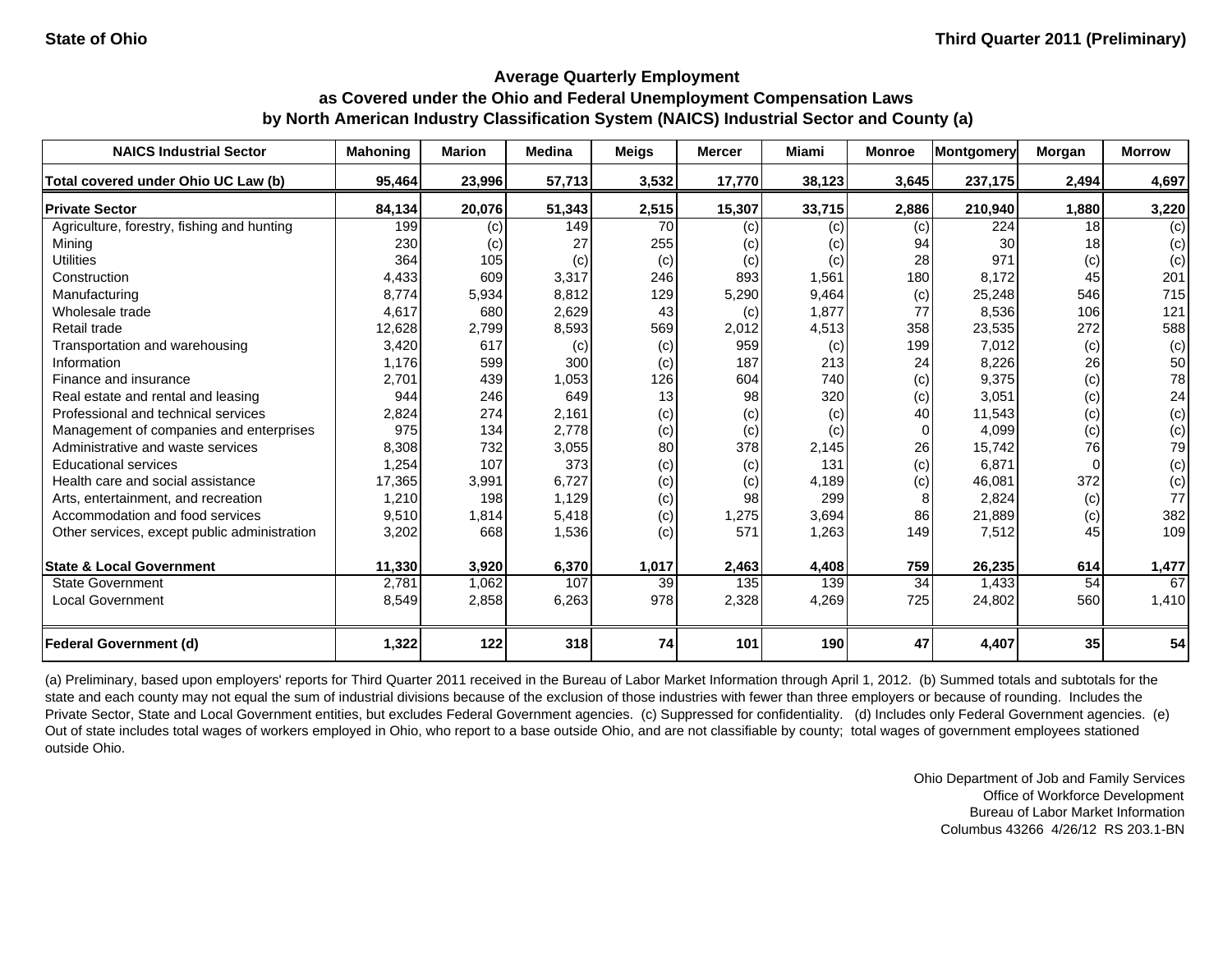| <b>NAICS Industrial Sector</b>               | <b>Muskingum</b> | <b>Noble</b> | <b>Ottawa</b> | Paulding | Perry | Pickaway | <b>Pike</b> | Portage | <b>Preble</b> | <b>Putnam</b> |
|----------------------------------------------|------------------|--------------|---------------|----------|-------|----------|-------------|---------|---------------|---------------|
| Total covered under Ohio UC Law (b)          | 32,398           | 2,893        | 15,200        | 4,676    | 5,789 | 13,515   | 8,636       | 51.013  | 9,883         | 11,457        |
| <b>Private Sector</b>                        | 27,936           | 1,952        | 13,151        | 3,615    | 4,036 | 9,608    | 7,366       | 39,460  | 8,132         | 9,813         |
| Agriculture, forestry, fishing and hunting   | 26               | (c)          | (c)           | 402      | 20    | (c)      | (c)         | 149     | 79            | (c)           |
| Mining                                       | 369              | (c)          | (c)           | 21       | 211   | (c)      | (c)         | 213     | 46            | (c)           |
| <b>Utilities</b>                             | 209              | 13           | (c)           | (c)      | 31    | 36       | (c)         | (c)     | (c)           | (c)           |
| Construction                                 | 1,530            | 124          | 450           | 160      | 432   | 842      | 509         | 1,934   | 305           | 955           |
| Manufacturing                                | 3,137            | 200          | 2,303         | 1,262    | 710   | 2,365    | ,868        | 9,856   | 2,569         | 2,752         |
| Wholesale trade                              | 857              | 112          | 499           | 192      | 88    | 359      | (c)         | 2,476   | 287           | (c)           |
| Retail trade                                 | 4,856            | 276          | 1,733         | 413      | 649   | 1,419    | 968         | 6,474   | 1,404         | 1,138         |
| Transportation and warehousing               | 1,352            | 86           | (c)           | (c)      | 78    | 252      | 139         | (c)     | (c)           | 369           |
| Information                                  | 521              | 17           | 88            | 23       | 29    | 53       | 34          | 272     | 27            | 52            |
| Finance and insurance                        | 757              | 87           | 323           | 94       | 162   | 296      | 201         | 741     | 232           | 333           |
| Real estate and rental and leasing           | 223              |              | 155           | 18       | 23    | 88       | 32          | 603     | 77            | 34            |
| Professional and technical services          | 524              | 42           | (c)           | 42       | 105   | (c)      | 186         | 1,345   | (c)           | 611           |
| Management of companies and enterprises      | 96               | (c)          | (c)           | $\Omega$ | (c)   | (c)      | $\Omega$    | 874     | (c)           | 0             |
| Administrative and waste services            | 1,238            | (c)          | 260           | 66       | (c)   | 475      | 632         | 1,355   | 307           | 622           |
| <b>Educational services</b>                  | 635              | $\Omega$     | 53            | (c)      | (c)   |          | (c)         | 594     | (c)           | (c)           |
| Health care and social assistance            | 6,699            | 471          | 1,640         | (c)      | (c)   | 1,663    | (c)         | 3,947   | (c)           | (c)           |
| Arts, entertainment, and recreation          | 475              | (c)          | 864           | (c)      | 52    | 159      | 22          | 997     | 71            | 98            |
| Accommodation and food services              | 3,124            | (c)          | 2,622         | (c)      | 402   | 948      | 807         | 4,934   | 855           | 826           |
| Other services, except public administration | 1,307            | 61           | 437           | 82       | 168   | 278      | 157         | 1,596   | 309           | 403           |
| <b>State &amp; Local Government</b>          | 4,462            | 941          | 2,049         | 1,061    | 1,753 | 3,907    | 1,270       | 11,553  | 1,751         | 1,644         |
| <b>State Government</b>                      | 351              | 495          | 229           | 32       | 38    | 1,487    | 97          | 4,270   | 94            | 45            |
| Local Government                             | 4,111            | 446          | 1,820         | 1,029    | 1,715 | 2,420    | 1,173       | 7,283   | 1,657         | 1,599         |
| <b>Federal Government (d)</b>                | 248              | 25           | 186           | 48       | 61    | 88       | 80          | 297     | 79            | 80            |

(a) Preliminary, based upon employers' reports for Third Quarter 2011 received in the Bureau of Labor Market Information through April 1, 2012. (b) Summed totals and subtotals for the state and each county may not equal the sum of industrial divisions because of the exclusion of those industries with fewer than three employers or because of rounding. Includes the Private Sector, State and Local Government entities, but excludes Federal Government agencies. (c) Suppressed for confidentiality. (d) Includes only Federal Government agencies. (e) Out of state includes total wages of workers employed in Ohio, who report to a base outside Ohio, and are not classifiable by county; total wages of government employees stationed outside Ohio.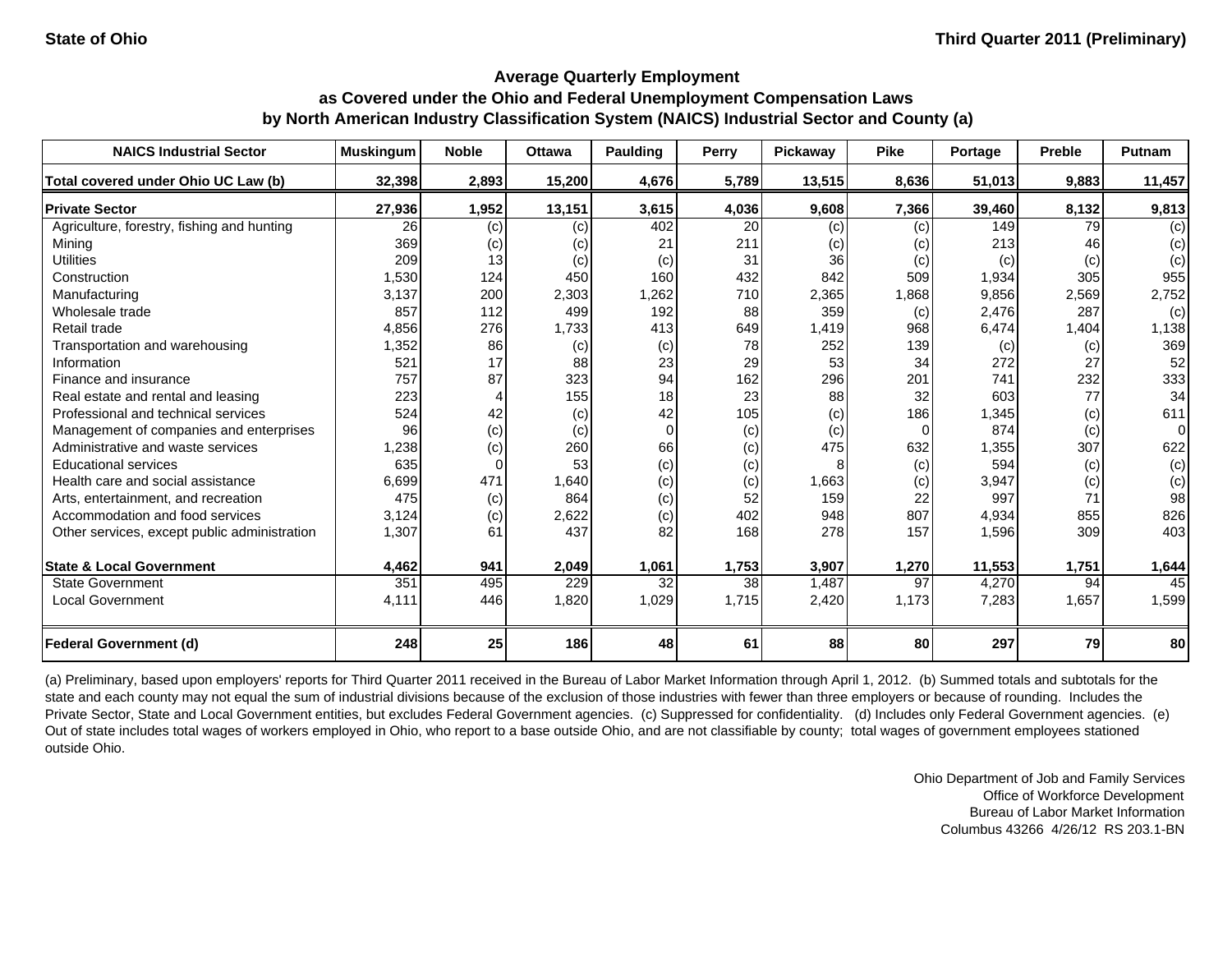| <b>NAICS Industrial Sector</b>               | <b>Richland</b> | <b>Ross</b> | <b>Sandusky</b> | <b>Scioto</b> | <b>Seneca</b> | <b>Shelby</b> | <b>Stark</b> | <b>Summit</b> | <b>Trumbull</b> | <b>Tuscarawas</b> |
|----------------------------------------------|-----------------|-------------|-----------------|---------------|---------------|---------------|--------------|---------------|-----------------|-------------------|
| Total covered under Ohio UC Law (b)          | 51,253          | 24,811      | 26,006          | 23,052        | 18,867        | 25,286        | 150,420      | 253,311       | 70,838          | 34,355            |
| <b>Private Sector</b>                        | 44,382          | 20,221      | 23,005          | 18,229        | 16,206        | 22,881        | 133,415      | 227,446       | 62,248          | 29,841            |
| Agriculture, forestry, fishing and hunting   | 127             | 70          | 423             | (c)           | 179           | 101           | 344          | 141           | 90 l            | 134               |
| Mining                                       | 20              | 20          | 46              | (c)           | 105           |               | 266          | 52            | 49              | 510               |
| <b>Utilities</b>                             | (c)             | 173         | 66              | 100           | 111           | (c)           | 570          | 1,005         | 135             | 76                |
| Construction                                 | 1,941           | 645         | 877             | 743           | 1.106         | 1,400         | 6,584        | 10,205        | 2,980           | 1,400             |
| Manufacturing                                | 8,928           | 4,444       | 8,469           | 1,582         | 3,627         | 10,387        | 24,901       | 29,143        | 13,743          | 7,180             |
| Wholesale trade                              | 1,849           | 449         | 578             | 330           | 622           | 1,382         | 5,715        | 13,825        | 2,044           | 1,312             |
| Retail trade                                 | 7,018           | 3,756       | 2,715           | 2,818         | 2,042         | 1,844         | 19,453       | 28,252        | 9,700           | 4,394             |
| Transportation and warehousing               | (c)             | 605         | 597             | 516           | 601           | (c)           | 2,528        | 7,269         | 2,168           | 907               |
| Information                                  | 1,016           | 381         | 130             | 235           | 236           | 137           | 1,770        | 3,437         | 589             | 283               |
| Finance and insurance                        | 1,078           | 468         | 492             | 492           | 523           | 352           | 5,552        | 8,485         | 1,469           | 702               |
| Real estate and rental and leasing           | 403             | 127         | 291             | 240           | 57            | 136           | 1,422        | 2,564         | 1,071           | 294               |
| Professional and technical services          | 1,061           | 363         | 339             | 570           | 317           | 338           | 4,154        | 12,696        | 1,448           | 777               |
| Management of companies and enterprises      | 60              | 213         | 200             | 44            | 276           | $\Omega$      | 1,254        | 14,167        | 832             | 121               |
| Administrative and waste services            | 5,020           | 759         | 1,133           | 547           | 607           | 1,758         | 7,888        | 17,104        | 4,288           | 1,721             |
| <b>Educational services</b>                  | 497             | 159         | (c)             | 249           | 991           | 130           | 2,685        | 3,580         | 536             | 214               |
| Health care and social assistance            | 7,921           | 4,376       | (c)             | 6,580         | 2,420         | 1,853         | 26,483       | 42,416        | 11,587          | 4,974             |
| Arts, entertainment, and recreation          | 577             | 267         | 389             | 76            | 174           | 125           | 1,957        | 3,964         | 995             | 470               |
| Accommodation and food services              | 4,372           | 2,351       | 2,010           | 2,545         | 1,529         | 1,366         | 14,307       | 20,920        | 6,335           | 3,293             |
| Other services, except public administration | 1,390           | 594         | 773             | 513           | 682           | 530           | 5,582        | 8,220         | 2,188           | 1,080             |
| <b>State &amp; Local Government</b>          | 6,871           | 4,590       | 3,001           | 4,823         | 2,661         | 2,405         | 17,005       | 25,865        | 8,590           | 4,514             |
| <b>State Government</b>                      | 1,430           | 1,599       | 111             | 1,713         | 408           | 289           | 1,516        | 4,905         | 714             | 459               |
| Local Government                             | 5,441           | 2,991       | 2,890           | 3,110         | 2,253         | 2,116         | 15,489       | 20,960        | 7,876           | 4,055             |
| <b>Federal Government (d)</b>                | 629             | 1,560       | 109             | 180           | 119           | 89            | 1,078        | 1,981         | 514             | 248               |

(a) Preliminary, based upon employers' reports for Third Quarter 2011 received in the Bureau of Labor Market Information through April 1, 2012. (b) Summed totals and subtotals for the state and each county may not equal the sum of industrial divisions because of the exclusion of those industries with fewer than three employers or because of rounding. Includes the Private Sector, State and Local Government entities, but excludes Federal Government agencies. (c) Suppressed for confidentiality. (d) Includes only Federal Government agencies. (e) Out of state includes total wages of workers employed in Ohio, who report to a base outside Ohio, and are not classifiable by county; total wages of government employees stationed outside Ohio.